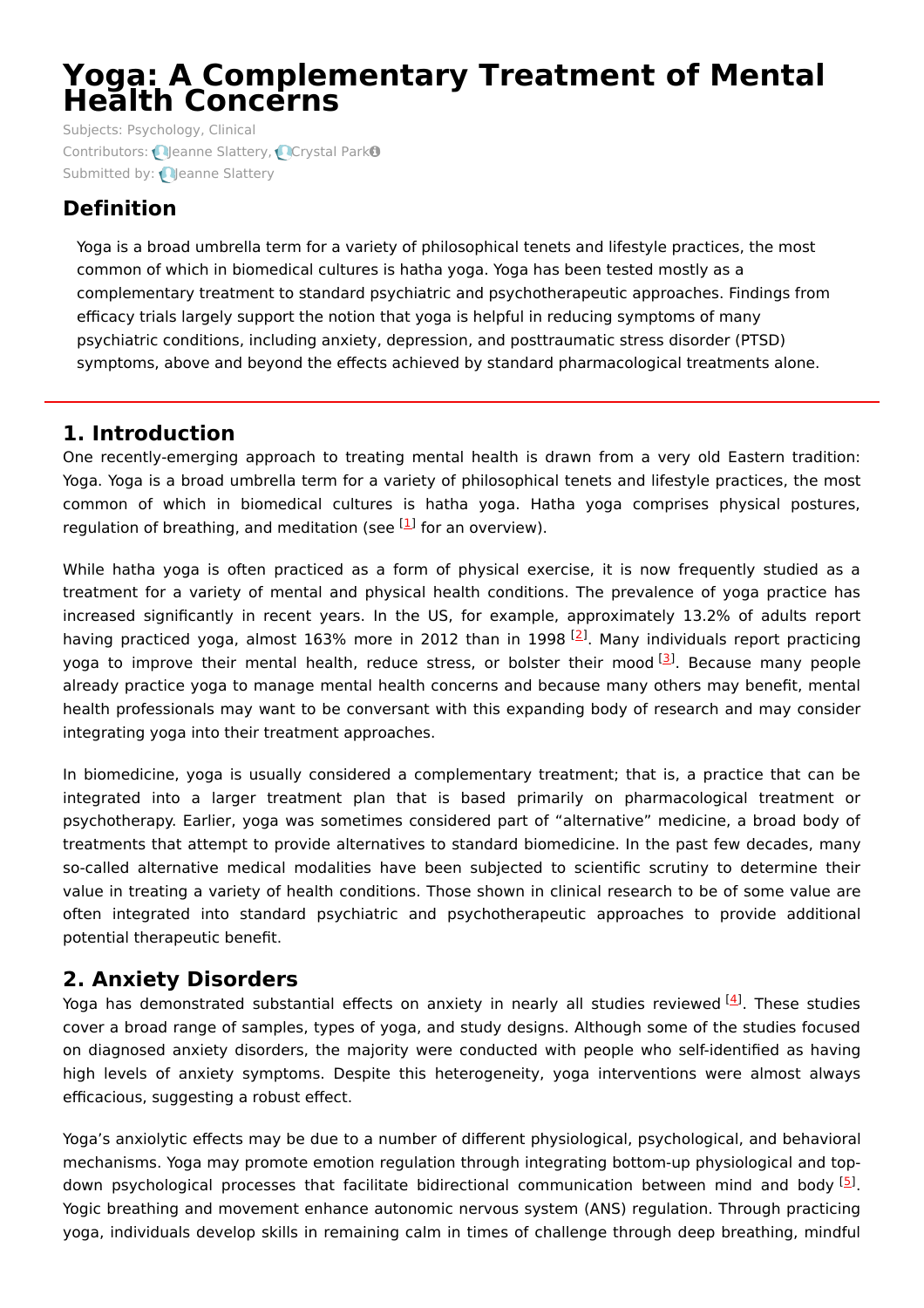awareness, and attention. Yoga practices can stimulate the vagus nerve, helping to increase the balance of the ANS through the proportions of GABA and glutamate <sup>[[6](#page-3-5)]</sup>. Practicing yoga also facilitates autonomic balance by increasing heart rate variability (HRV). Increased HRV is also associated with improved adaptation to changing environmental stimuli and physiological reactions to stress [ZJ[\[8](#page-3-7)J[\[9](#page-3-8)], while higher HRV promotes recovery following stressful situations [[10](#page-3-9)]. Other potential top-down processes include attention control, emotional balance, coping abilities, and perspective and wisdom <sup>[[5](#page-3-4)]</sup>.

Although these studies are fairly consistent in demonstrating that yoga as an adjunct to standard first-line therapies may bring about additional relief from anxiety, caution must be taken in drawing firm conclusions. The studies reviewed were generally of fairly weak design, often using waitlist or treatment as usual (TAU) controls, which do not permit separating the effects of yoga from non-specific factors such as expectancies and attention. Further, the clinical trials reported here are prone to many types of biases that are pervasive in nearly all clinical trials <sup>[[11\]](#page-3-10)</sup>. Thus, yoga may be considered a complementary option in treating a range of anxiety disorders given its potential effectiveness and minimal disadvantages, although stronger clinical trials are needed to build a firmer evidence base.

#### **3. Major Depressive Disorder and Depressive Symptoms**

Multiple studies suggest that yoga interventions reduce the psychological and physical symptoms of depression in populations with clinical levels of depression and in those with subclinical symptoms (cf. [[12](#page-3-11)][\[13\]](#page-3-12)[[14](#page-3-13)][\[15\]](#page-3-14)). Participants with depression find yoga interventions acceptable and beneficial (cf. [[16](#page-3-15)][\[17\]](#page-3-16)[[18](#page-3-17)]). In their meta-analysis, Haller et al.<sup>[\[13](#page-3-12)]</sup> concluded that yoga's effect on treating major depressive disorder was of a "large size" relative to TAU and "medium size" relative to standard interventions. This conclusion was consistent with that of a review by Cramer, Anheyer, Lauche, and Dobos <sup>[<u>12</u>]</sup>.

Park and Slattery <sup>[[4](#page-3-3)]</sup> included more articles than did the review by Cramer et al. [\[12](#page-3-11)], but also concluded that yoga is a promising intervention for MDD. Relative to an active control, two of the four study groups performed significantly better than the control group [[17\]](#page-3-16)[[19\]](#page-4-0). When compared with active controls (e.g., walking or social support), they performed as well<sup>[\[18](#page-3-17)][[20](#page-4-1)][\[21](#page-4-2)]</sup>. Both studies that looked at changes in rumination reported significant decreases in symptoms [[17\]](#page-3-16)[[20\]](#page-4-1). Studies of complementary interventions (interventions plus TAU) were more mixed in outcomes. Some supported the use of yoga as a treatment for major depressive disorder <sup>[\[22](#page-4-3)][\[23](#page-4-4)]</sup>; others did not see any additional advantage compared to TAU or an attention control [[16\]](#page-3-15)[[24\]](#page-4-5)

Nonetheless, similarly to Haller and colleagues <a>[\[13](#page-3-12)]</a>, we conclude that the data in these studies were often of very low quality, as there were often very low doses of yoga, no active control groups, considerable dropouts from the study, insufficient blinding of participants and researchers, and other biasing factors . [[4](#page-3-3)]

### **4. Posttraumatic Stress Disorder**

Many people experience posttraumatic stress symptoms after experiencing or witnessing a traumatic event such as a natural disaster, a serious accident, a terrorist act, combat, or rape, or after being threatened with death, sexual violence, or serious injury <sup>[\[25\]](#page-4-6)</sup>. These symptoms include intrusive thoughts of the trauma, avoidance, hyperarousal, and disturbances in cognition and mood <sup>[\[26\]](#page-4-7)</sup>. When symptoms are severe and last at least one month, a diagnosis of posttraumatic stress disorder (PTSD) is applied. The annual prevalence of PTSD in the US is 3.5% and the lifetime prevalence is 9% [[25](#page-4-6)]. Women are twice as likely as men to be diagnosed with PTSD [[27](#page-4-8)].

Psychiatric treatment of PTSD typically consists of antidepressants such as SSRIs and SNRIs, which are used either alone or in combination with psychotherapy or other treatments. Recent meta-analyses reported small differences in outcomes between most pharmacological treatments for PTSD and placebos; nonetheless, medication may be helpful in controlling symptoms of PTSD, which may in turn help those with PTSD to engage in psychotherapy more effectively [[28](#page-4-9)][\[29\]](#page-4-10).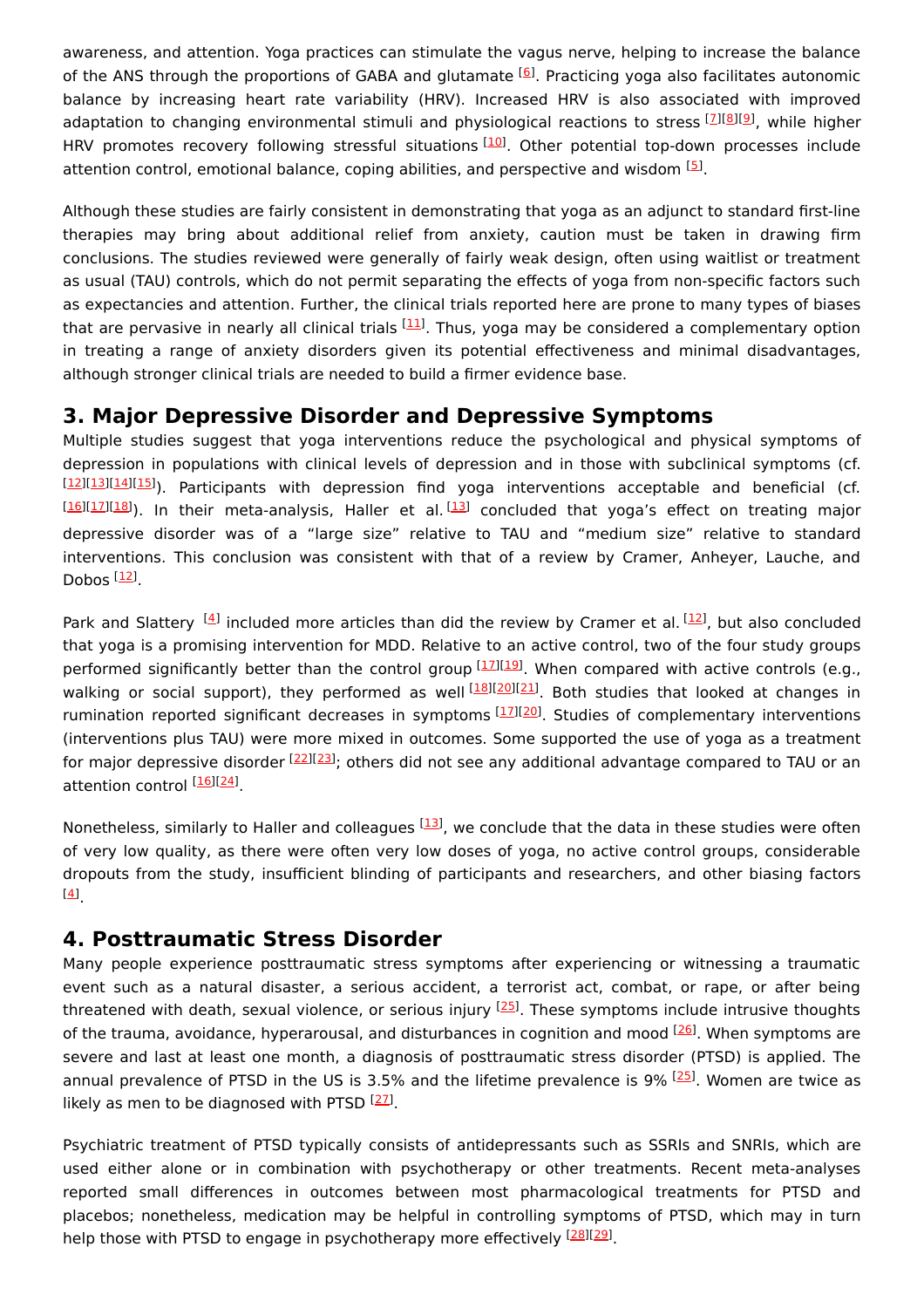Psychotherapy, especially trauma-specific therapies such as prolonged exposure therapy or cognitive processing therapy, appear to be superior to medication as first-line treatments for PTSD [[30](#page-4-11)]. These therapies typically focus on extinguishing conditioned fear responses, requiring patients to manage intense emotions while focusing on conditioned stimuli, such as sensations from the environment or one's memories [\[31](#page-4-12)]. Rates of premature termination from psychotherapeutic treatments for PTSD can be high. These high rates of attrition have been attributed to difficulties that many patients experience in tolerating these treatments [\[31](#page-4-12)].

Given these treatment difficulties, complementary therapy approaches for individuals with diagnosed PTSD or high levels of posttraumatic stress symptoms have received increasing interest by both mental healthcare providers and patients themselves. In particular, mind–body approaches may decrease trauma-related symptoms and improve emotion regulation <sup>[[5](#page-3-4)]</sup>, meaning they could help patients tolerate psychotherapy. Only a small number of studies have yet examined the efficacy of yoga for treating PTSD. We were unable to identify any articles directly comparing yoga to psychopharmacological approaches. All of the reviewed studies either allowed participants to continue with their other treatments as usual or did not mention other treatments at all in their published articles.

Several yoga clinical trials have been conducted specifically with veterans with PTSD. A quasiexperimental pilot study examined veterans diagnosed with PTSD who completed a yoga intervention in gender-specific groups <a>[[32](#page-4-13)]</a>. Improvements between baseline and postintervention were statistically significant for PTSD symptoms as well as for depression, sleep, quality of life, and subjective neurocognitive complaints.

Adding yoga practice to standard treatments for PTSD is based on a solid theoretical rationale. Although the specific mechanisms by which yoga improves outcomes for people with PTSD have yet to be empirically established, several theories have been put forward. Yoga, with its combination of controlled breathing, relaxation, meditation, and movement, can shift autonomic balance towards the parasympathetic branch of the autonomic nervous system, thereby reducing the hyperactivation of the amygdala and elevated cortisol levels that often accompany PTSD [\[33](#page-4-14)]. Yoga can alleviate PTSD via psychological pathways as well. As noted above, yoga can promote better emotion regulation, helping individuals tolerate and persist in psychotherapy  $[5]$  $[5]$ , and may increase mindfulness, which helps reduce the avoidance that is characteristic of PTSD [\[34\]](#page-4-15).

### **5. Eating Disorders**

Yoga appears to be a promising adjunct for treating people with eating disorders and may be an efficacious prevention strategy in reducing risk factors and symptoms when used in the community (e.g., [[35](#page-4-16)][\[36\]](#page-4-17)[[37](#page-4-18)]). Although the studies we reviewed generally drew positive conclusions about yoga's efficacy with these populations and make sense from a theoretical standpoint, the research evidence is weak, as many studies lacked a control group and studies that did employ a control group often used waitlist controls rather than active control groups <sup>[[4](#page-3-3)]</sup>. In a meta-analysis, however, effect sizes for global eating disorder psychopathology and body image concerns were small but significant, and for binge eating and bulimia were moderate to large <a>[[38](#page-4-19)]</a>. Effect sizes for dietary restraint and eating concerns were not significant.

### **6. Conclusions**

Unfortunately, this body of research on yoga as a complementary treatment lacks the level of rigor we prefer; however, the extant studies have fairly consistently yielded findings suggesting that yoga may be a helpful addition to first-line therapies for people diagnosed with anxiety, depression, and other psychiatric disorders. Yoga may be an appealing option for people who are hesitant about psychiatric medications or psychotherapy. Yoga is widely available and can be made affordable [\[38](#page-4-19)]. Further, although occasional injuries were described in the research reported here, yoga has few negative side effects, mostly musculoskeletal issues such as strains and sprains  $[1]$  $[1]$  $[1]$ ; nonetheless, some studies of people with eating disorders have reported problems with social comparisons or negative self-talk [[38](#page-4-19)].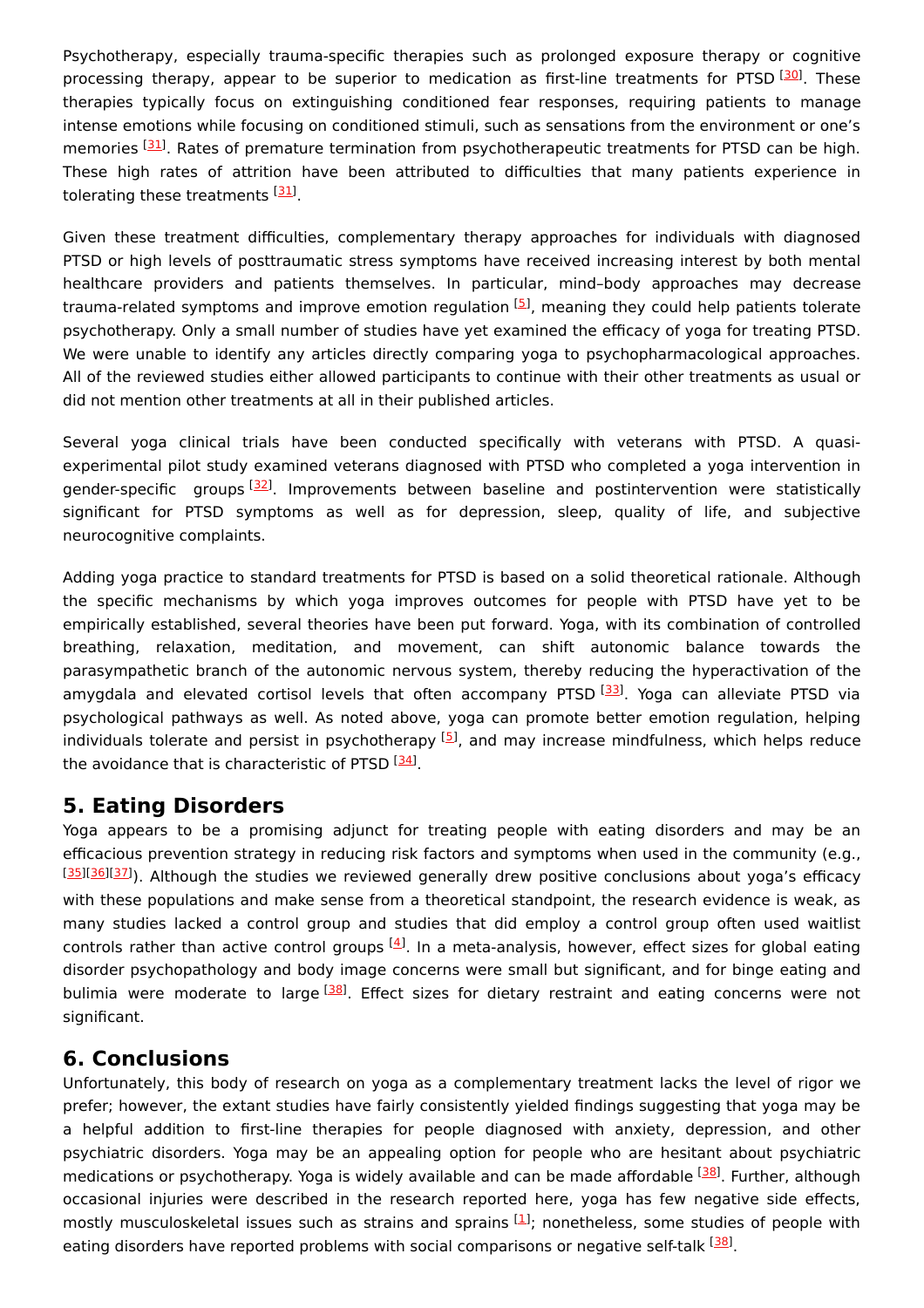Many plausible mechanisms by which yoga may be efficacious have been identified, although their function as the link between yoga practice and symptom reduction remains to be tested. Importantly, many of these mechanisms are transdiagnostic. For example, stress is known to exacerbate virtually every mental health symptom  $^{[39]}$  $^{[39]}$  $^{[39]}$  and yoga's stress-reducing properties have been well-documented  $^{[1]}$  $^{[1]}$  $^{[1]}$ . Yoga helps to shift autonomic balance towards the parasympathetic nervous system, which provides a cascade of benefits (increased frequency of heart rate variability, decreased GABA), manifesting as reductions in many types of symptoms [[1](#page-3-0)][\[6](#page-3-5)][\[40\]](#page-4-21)[[41](#page-4-22)]. Stress reduction through yoga also provides myriad psychological benefits that may reduce mental health symptoms, including increased emotion regulation capability, improved health behaviors, better social connections and support, and deeper spirituality <sup>[\[42](#page-4-23)]</sup>.

Based on the available research, we conclude yoga appears to be a viable complementary intervention approach for a range of mental health concerns. The research evidence in support of its beneficial effects is not yet strong but is becoming more robust as researchers implement more rigorous trials. It is appealing to many people and is inexpensive and has few risks. Further, there are many different types of yoga, meaning that people have options regarding different styles and intensities and may be able to find a good fit from among these options that helps them achieve and maintain better mental health.

#### **References**

- <span id="page-3-0"></span>1. Nyer, M.; Nauphal, M.; Roberg, R.; Streeter, C. Applications of yoga in psychiatry: What we know. Focus 2018, 16, 12– 18.
- <span id="page-3-1"></span>2. Cramer, H.; Ward, L.; Steel, A.; Lauche, R.; Dobos, G.; Zhang, Y. Prevalence, patterns, and predictors of yoga use: Results of a US nationally representative survey. J. Prev. Med. 2016, 50, 230–235.
- <span id="page-3-2"></span>3. Park, C.L.; Riley, K.E.; Besedin, E.; Stewart, V.M. Why practice yoga? Practitioners' motivations for starting and continuing yoga. Health Psychol. 2016, 21, 887–896.
- <span id="page-3-3"></span>4. Park, C. L.; Slattery, J. M. (2021). Yoga as an integrative therapy for mental health concerns: An overview of current research evidence. Psychiatry International. 2021, 2, 386-401.
- <span id="page-3-4"></span>5. Gard, T.; Noggle, J.J.; Park, C.L.; Vago, D.R.; Wilson, A. Potential self-regulatory mechanisms of yoga for psychological health. Front. Hum. Neurosci. 2014, 8, 770.
- <span id="page-3-5"></span>6. Mehta, U.M.; Gangadhar, B.N. Yoga: Balancing the excitation-inhibition equilibrium in psychiatric disorders. Brain Res. 2019, 244, 387–413.
- <span id="page-3-6"></span>7. Appelhans, B.M.; Luecken, L.J. Heart rate variability as an index of regulated emotional responding. Gen. Psychol. 2006, 10, 229–240.
- <span id="page-3-7"></span>8. Dishman, R.K.; Nakamura, Y.; Garcia, M.E.; Thompson, R.W.; Dunn, A.L.; Blair, S.N. Heart rate variability, trait anxiety, and perceived stress among physically fit men and women. J. Psychophysiol. 2000, 37, 121–133.
- <span id="page-3-8"></span>9. Tyagi, A.; Cohen, M. Yoga and heart rate variability: A comprehensive review of the literature. J. Yoga 2016, 9, 97.
- <span id="page-3-9"></span>10. Renna, M.E.; Hoyt, M.A.; Ottaviani, C.; Mennin, D.S. An experimental examination of worry and relaxation on cardiovascular, endocrine, and inflammatory processes. Psychoneuroendocrinology 2020, 122, 104870.
- <span id="page-3-10"></span>11. Marshall, I.J.; Kuiper, J.; Wallace, B.C. RobotReviewer: Evaluation of a system for automatically assessing bias in clinical trials. Am. Med. Inform. Assoc. 2016, 23, 193–201.
- <span id="page-3-11"></span>12. Cramer, H.; Anheyer, D.; Lauche, R.; Dobos, G. A systematic review of yoga for major depressive disorder. J. Affect. Disord. 2017, 213, 70–77.
- <span id="page-3-12"></span>13. Haller, H.; Anheyer, D.; Cramer, H.; Dobos, G. Complementary therapies for clinical depression: An overview of systematic reviews. BMJ Open 2019, 9, e028527.
- <span id="page-3-13"></span>14. Pilkington, K.; Kirkwood, G.; Rampes, H.; Richardson, J. Yoga for depression: The research evidence. Affect. Disord. 2005, 89, 13–24.
- <span id="page-3-14"></span>15. Uebelacker, L.A.; Tremont, G.; Epstein-Lubow, G.; Gaudiano, B.A.; Gillette, T.; Kalibatseva, Z.; Miller, I.W. Open Trial of vinyasa yoga for persistently depressed individuals: Evidence of feasibility and acceptability. Modif. 2010, 34, 247– 264.
- <span id="page-3-15"></span>16. Kinser, P.A.; Bourguignon, C.; Whaley, D.; Hauenstein, E.; Taylor, A.G. Feasibility, acceptability, and effects of gentle hatha yoga for women with major depression: Findings From a randomized controlled mixed-methods study. Arch. Psychiatr. Nurs. 2013, 27, 137–147.
- <span id="page-3-16"></span>17. Kinser, P.A.; Elswick, R.K.; Kornstein, S. Potential long-term effects of a mind-body intervention for women with Major Depressive Disorder: Sustained mental health improvements with a pilot yoga intervention. Arch. Psychiatr. Nurs. 2014, 28, 377–383.
- <span id="page-3-17"></span>18. Davis, K.; Goodman, S.H.; Leiferman, J.; Taylor, M.; Dimidjian, S. A randomized controlled trial of yoga for pregnant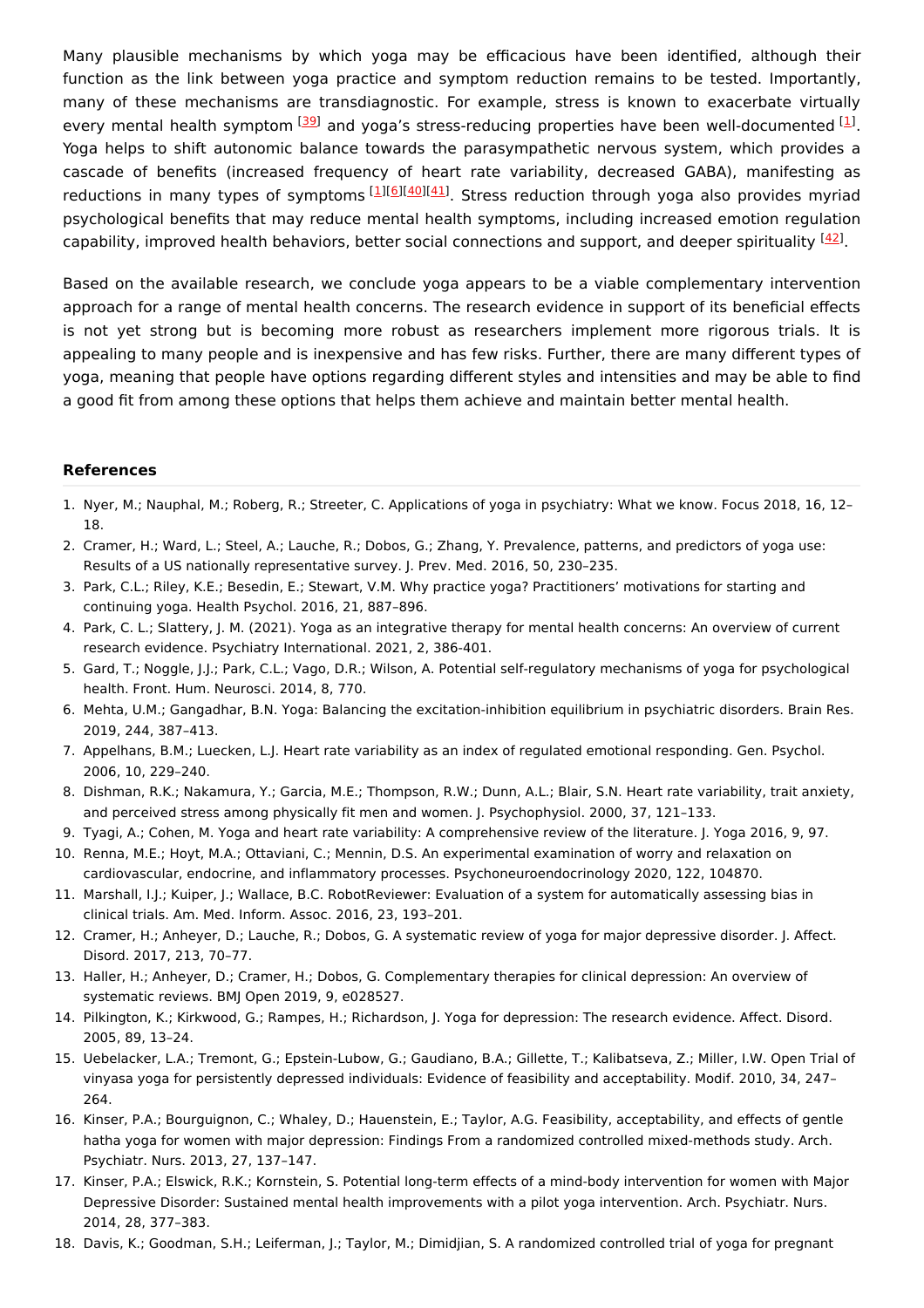<span id="page-4-0"></span>women with symptoms of depression and anxiety. Ther. Clin. Pract. 2015, 21, 166–172.

- 19. Prathikanti, S.; Rivera, R.; Cochran, A.; Tungol, J.G.; Fayazmanesh, N.; Weinmann, E. Treating major depression with yoga: A prospective, randomized, controlled pilot trial. PLoS ONE 2017, 12, e0173869
- <span id="page-4-1"></span>20. Schuver, K.J.; Lewis, B.A. Mindfulness-based yoga intervention for women with depression. Complement. Ther. Med. 2016, 26, 85–91.
- <span id="page-4-2"></span>21. Field, T.; Diego, M.; Delgado, J.; Medina, L. Yoga and social support reduce prenatal depression, anxiety and cortisol. J. Bodyw. Mov. Ther. 2013, 17, 397–403.
- <span id="page-4-3"></span>22. Kumar, S.; Subramaniam, E.; Bhavanani, A.B.; Sarkar, S.; Balasundaram, S. Effect of adjunct yoga therapy in depressive disorders: Findings from a randomized controlled study. Indian J. Psychiatry 2019, 61, 592–597.
- <span id="page-4-4"></span>23. La Rocque, C.L.; Mazurka, R.; Stuckless, T.J.R.; Pyke, K.; Harkness, K.L. Randomized controlled trial of Bikram yoga and aerobic exercise for depression in women: Efficacy and stress-based mechanisms. Affect. Disord. 2021, 280, 457–466.
- <span id="page-4-5"></span>24. Sarubin, N.; Nothdurfter, C.; Schüle, C.; Lieb, M.; Uhr, M.; Born, C.; Zimmermannc, R.; Bühner, M.; Konopka, K.; Rupprecht, R.; et al. The influence of Hatha yoga as an add-on treatment in major depression on hypothalamic– pituitary–adrenal-axis activity: A randomized trial. Psychiatr. Res. 2014, 53, 76–83.
- <span id="page-4-6"></span>25. Kilpatrick, D.G.; Resnick, H.S.; Milanak, M.E.; Miller, M.W.; Keyes, K.M.; Friedman, M.J. National estimates of exposure to traumatic events and PTSD prevalence using DSM-IV and DSM-5 criteria. J. Trauma. Stress 2013, 26, 537–547.
- <span id="page-4-7"></span>26. America Psychiatric Association. Diagnostic and Statistical Manual of Mental Disorders (DSM-5), 5th ed.; American Psychiatric Publishing: Washington, DC, USA, 2013; p. 947.
- <span id="page-4-8"></span>27. Lehavot, K.; Goldberg, S.B.; Chen, J.A.; Katon, J.G.; Glass, J.E.; Fortney, J.C.; Simpson, T.L.; Schnurr, P.P. Do trauma type, stressful life events, and social support explain women veterans' high prevalence of PTSD? Soc. Psychiatry Psychiatr. Epidemiol. 2018, 53, 943–953.
- <span id="page-4-9"></span>28. Cipriani, A.; Williams, T.; Nikolakopoulou, A.; Salanti, G.; Chaimani, A.; Ipser, J.; Cowen, P.J.; Geddes, J.R.; Stein, D.J. Comparative efficacy and acceptability of pharmacological treatments for post-traumatic stress disorder in adults: A network meta-analysis. Med. 2017, 48, 1975–1984.
- <span id="page-4-10"></span>29. Hoskins, M.; Pearce, J.; Bethell, A.; Dankova, L.; Barbui, C.; Tol, W.A.; Van Ommeren, M.; De Jong, J.; Seedat, S.; Chen, H.; et al. Pharmacotherapy for post-traumatic stress disorder: Systematic review and meta-analysis. J. Psychiatry 2015, 206, 93–100.
- <span id="page-4-11"></span>30. Lee, D.J.; Schnitzlein, C.W.; Wolf, J.P.; Vythilingam, M.; Rasmusson, A.M.; Hoge, C.W. Psychotherapy versus pharmacotherapy for posttraumatic stress disorder: Systemic review and meta-analyses to determine first-line treatments. Anxiety 2016, 33, 792–806.
- <span id="page-4-12"></span>31. Rothbaum, B.O.; McSweeney, L.B. Patients need to remain in treatment for PTSD to receive the full benefit. Anxiety Disord. 2019, 68, 102156.
- <span id="page-4-13"></span>32. Zaccari, B.; Callahan, M.L.; Storzbach, D.; McFarlane, N.; Hudson, R.; Loftis, J.M. Yoga for veterans with PTSD: Cognitive functioning, mental health, and salivary cortisol. Psychol. Trauma Theory Res. Pract. Policy 2020, 12, 913– 917.
- <span id="page-4-14"></span>33. van der Kolk, B.A.; West, J.; Rhodes, A.; Emerson, D.; Suvak, M.; Spinazzola, J. Yoga as an adjunctive treatment for posttraumatic stress disorder: A randomized controlled trial. J. Clin. Psychiatry 2014, 75, e559–e565.
- <span id="page-4-15"></span>34. Aliche, C.J.; Ifeagwazi, C.M.; Mefoh, P.C.; Eze, J.E.; Chukwuorji, J.C. Experiential avoidance mediates the relations between mindfulness and PTSD symptoms severity in terrorist attack survivors. Nord. Psychol. 2020, 73, 191–207.
- <span id="page-4-16"></span>35. Cook-Cottone, C.; Talebkhah, K.; Guyker, W.; Keddie, E. A controlled trial of a yoga-based prevention program targeting eating disorder risk factors among middle school females. Eat. Disord. 2017, 25, 392–405.
- <span id="page-4-17"></span>36. Kramer, R.; Cuccolo, K. Yoga practice in a college sample: Associated changes in eating disorder, body image, and related factors over time. Eat. Disord. 2020, 28, 494–512.
- <span id="page-4-18"></span>37. McIver, S.; O'Halloran, P.; McGartland, M. Yoga as a treatment for binge eating disorder: A preliminary study. Complement. Ther. Med. 2009, 17, 196–202.
- <span id="page-4-19"></span>38. Borden, A. Cook-Cottone, C. Yoga and eating disorder prevention and treatment: A comprehensive review and metaanalysis. Eat. Dis. 2020, 28, 400–437.
- <span id="page-4-20"></span>39. Shields, G.S.; Slavich, G.M. Lifetime stress exposure and health: A review of contemporary assessment methods and biological mechanisms. Personal. Psychol. Compass 2017, 11, e12335.
- <span id="page-4-21"></span>40. Cramer, H.; Lauche, R.; Anheyer, D.; Pilkington, K.; de Manincor, M.; Dobos, G.; Ward, L. Yoga for anxiety: A systematic review and meta-analysis of randomized controlled trials. Depress. Anxiety 2018, 35, 830–843.
- <span id="page-4-22"></span>41. Streeter, C.C.; Whitfield, T.H.; Owen, L.; Rein, T.; Karri, S.K.; Yakhkind, A.; Perlmutter, R.; Prescot, A.; Renshaw, P.F.; Ciraulo, D.A.; et al. Effects of yoga versus walking on mood, anxiety, and brain GABA levels: A randomized controlled MRS study. J. Altern. Complement. Med. 2010, 16, 1145–1152.
- <span id="page-4-23"></span>42. Park, C.L.; Finkelstein-Fox, L.; Sacco, S.J.; Braun, T.D.; Lazar, S. How does yoga reduce stress? A clinical trial testing psychological mechanisms. Stress Health 2021, 37, 116–126.